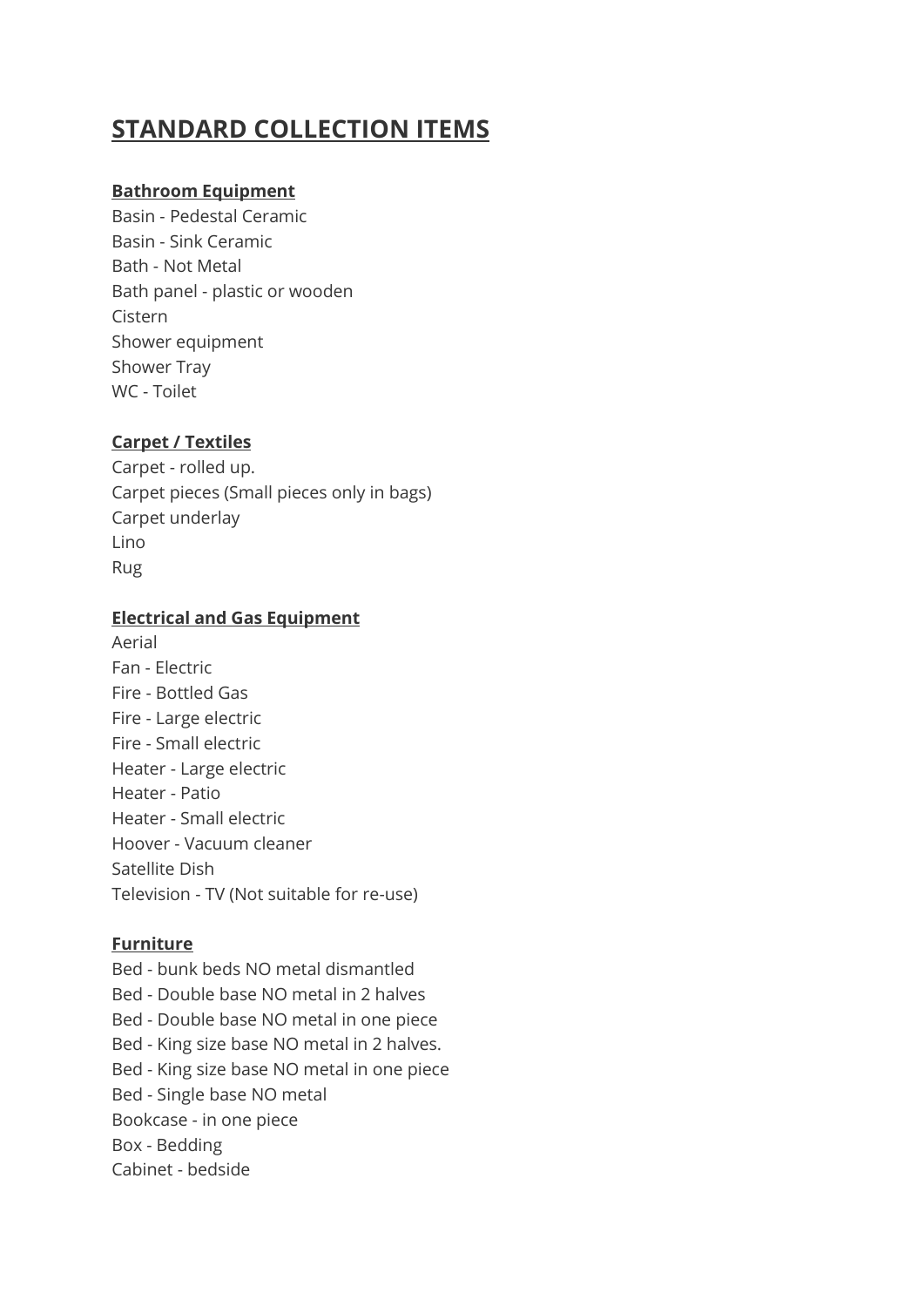Cabinet - dismantled and tied in bundles. Cabinet - in one piece Chair - Dining Chair - Rocking Chairs Chest of Drawers Corner unit Cupboard - General Desk Drawers - loose Dressing Table Footstool Headboard - Double bed NO Metal Headboard - King size bed NO Metal Headboard - Single bed NO Metal High chair - baby Mattress - Double Mattress - King size Mattress - Single Mirror - large in frame or on back board - less than 5 feet high Ottoman Pouffee Sideboard Stool - Wood Table - Dining Table - Other large Table - Other small TV Cabinet TV Stand - wood or metal Wall Unit Wardrobe - Free standing double- dismantled and tied in bundles Wardrobe - Free standing Double - in one piece Wardrobe - Free standing single- dismantled and tied in bundles Wardrobe - Free standing Single - in one piece

#### **Garden**

Barbeque - charcoal Barbeque - gas Bench - Garden Plastic Bench - Garden Wooden Chairs - conservatory Chairs - Garden folding Chairs - Garden plastic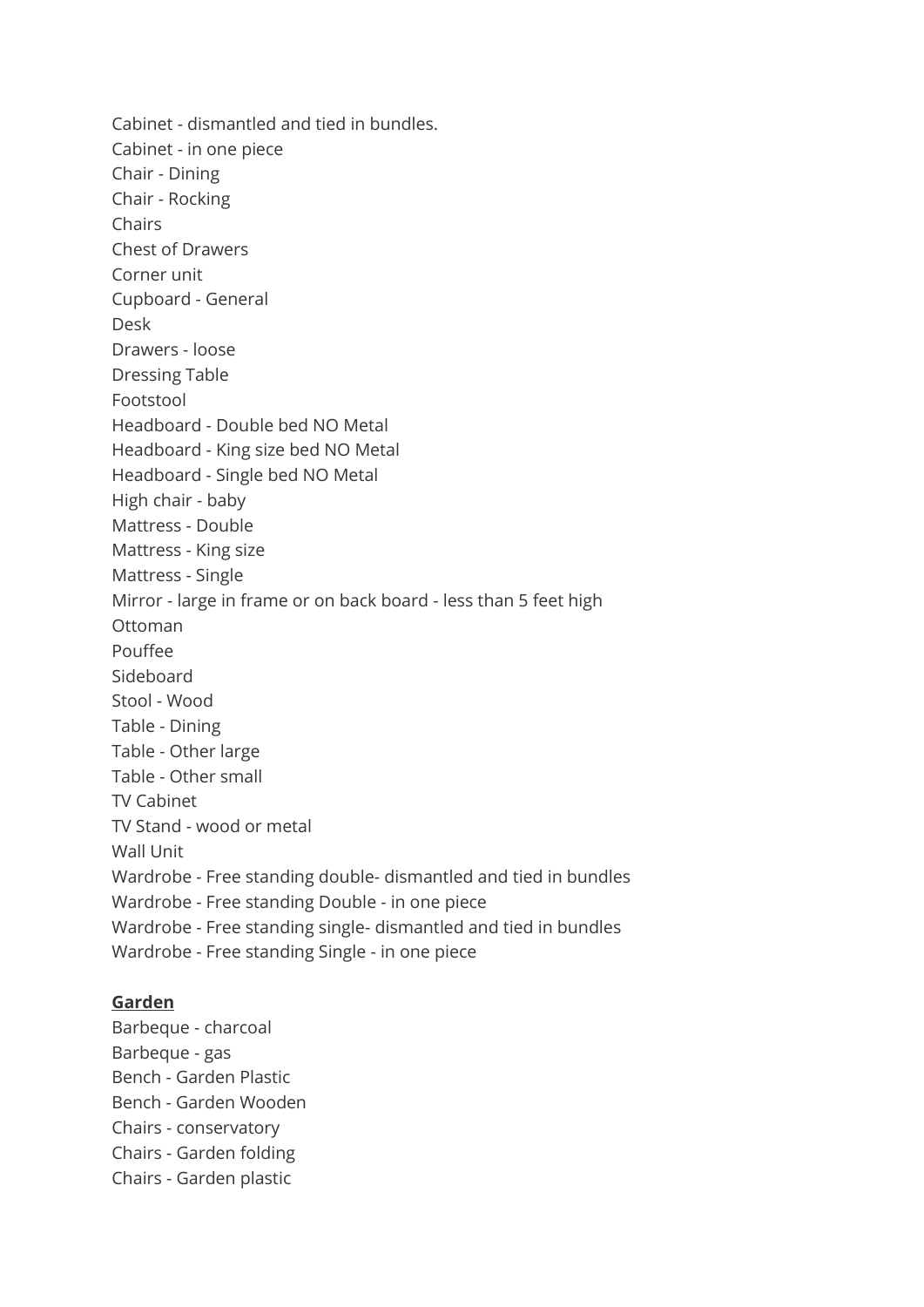Chairs - Garden stackable Chairs - Garden Wooden Glass - unbroken panels boxed Lounger - Garden Mower Parasol Rotary Drier Settee - conservatory Slide Storage box - small metal Storage box - small plastic Storage box - small wooden Strimmer Table - Garden Plastic Table - Garden Wooden Wheelbarrow

#### **Household Items**

Baby walker Bike - adult Bike - child's Bin - swing bin Child's Car Seat Child Safety Gate Childs Dolls House - Plastic Childs Toy Kitchen - Plastic Clothes airer - maiden Cot Fire surround - wooden Fireguard Fish Tank - less than 3 feet long Heater - Paraffin Ironing Board Lamp - floor standing Lamp - table or desk Laundry basket Pasting table Pushchair - Pram Scooter - Childs toy Shopping trolley or bag Step Ladders Suitcase Sunbed - Lounger